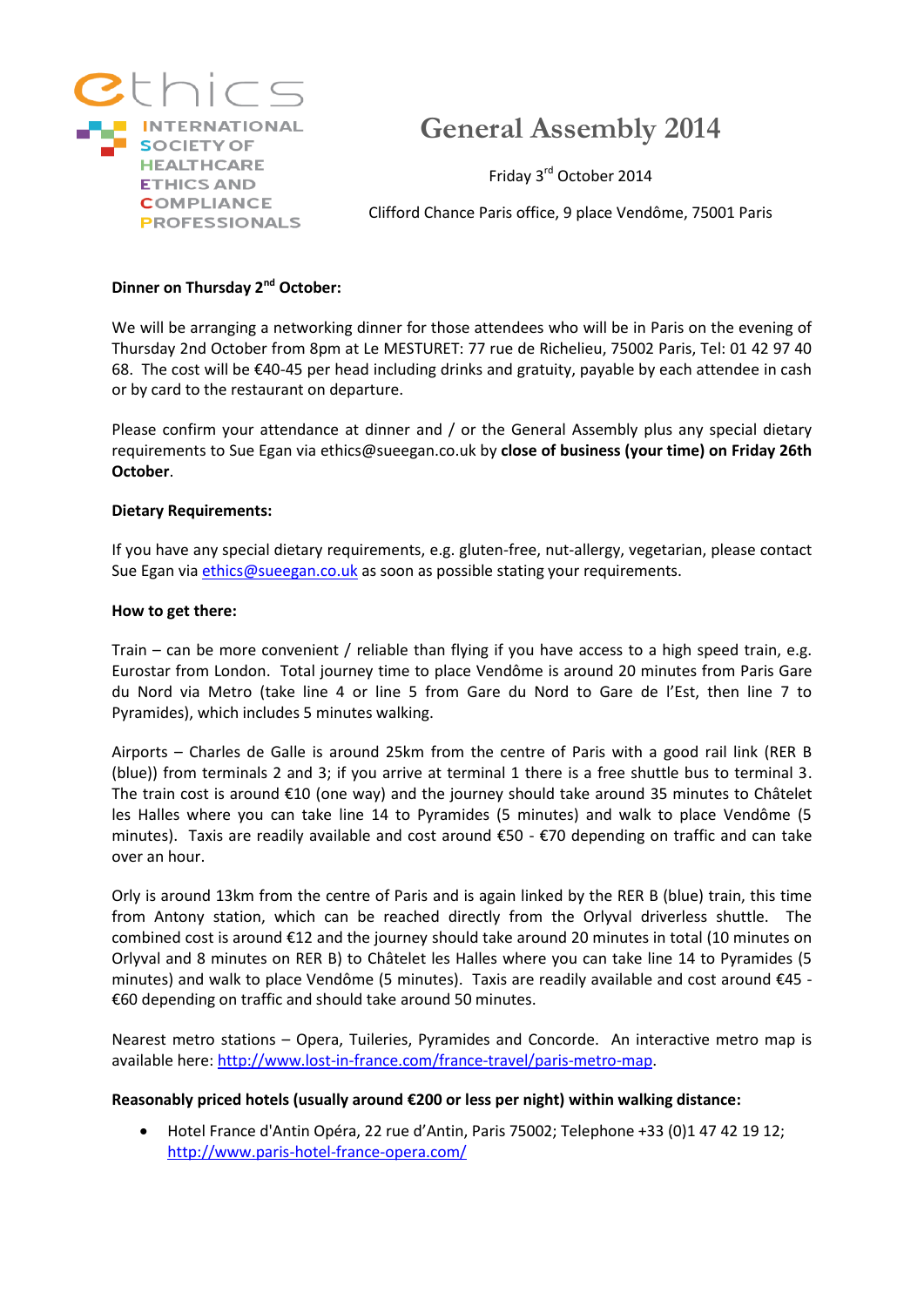- Hotel Louvre Bons Enfants, 5 rue des Bons Enfants, Paris 75001; Telephone +33 (0)1 42 61 47 31[; http://www.hotellouvrebonsenfants.com/en/](http://www.hotellouvrebonsenfants.com/en/)
- Best Western Gaillon Opéra, 9 rue Gaillon, 75002 Paris; Telephone +33 (0)1 47 42 47 74; <http://www.bestwestern-gaillon-opera.com/index.php?lang=en>

| <b>HOTEL</b>                                                                                                                                                                                          | <b>CORPORATE</b><br><b>RATE</b>       | <b>PUBLIC</b><br><b>RATE</b> |
|-------------------------------------------------------------------------------------------------------------------------------------------------------------------------------------------------------|---------------------------------------|------------------------------|
| Hôtel Mansart ****<br>5, rue des Capucines<br>75001 Paris<br>tél.: 01.42.61.50.28<br>fax: 01.49.27.97.44<br>www.paris-hotel-mansart.com                                                               | 195€<br>(breakfast included)          | 265€                         |
| <b>Hôtel Saint James &amp; Albany****</b><br>202, rue de Rivoli<br>75001 Paris<br>tél: 01.44.58.43.21<br>fax: 01.44.58.43.11<br>www.saintjamesalbany.com                                              | 209€<br>Or<br>234€                    | 440€<br><b>Or</b><br>490€    |
| <b>Hôtel Royal Saint Honoré****</b><br>221, rue Saint Honoré<br>75001 Paris<br>tél.: 01.42.60.32.79<br>fax: 01.42.60.47.44<br>www.hotel-royal-st-honore.com                                           | Single: 225€<br>(breakfast included)  | 400€                         |
| <b>Hôtel Westminster****</b><br>13, rue de la Paix<br>75001 Paris<br>tél.: 01.42.61.57.46<br>fax: 01.45.61.82.31<br>www.warwickwestminsteropera.com                                                   | Single: 245 €<br>(breakfast included) | 550€                         |
| <b>Hôtel Melia Vendôme****</b><br>8, rue Cambon<br>75001 Paris<br>tél.: 01.44.77.54.00<br>fax: 01.44.77.54.01<br>http://fr.solmelia.com/hotels/france/paris/melia-<br>vendome-boutique-hotel/home.htm | 260 €<br>(breakfast included)         | 509€                         |

## **Hotels where Clifford Chance has a corporate rate that is available to attendees:**